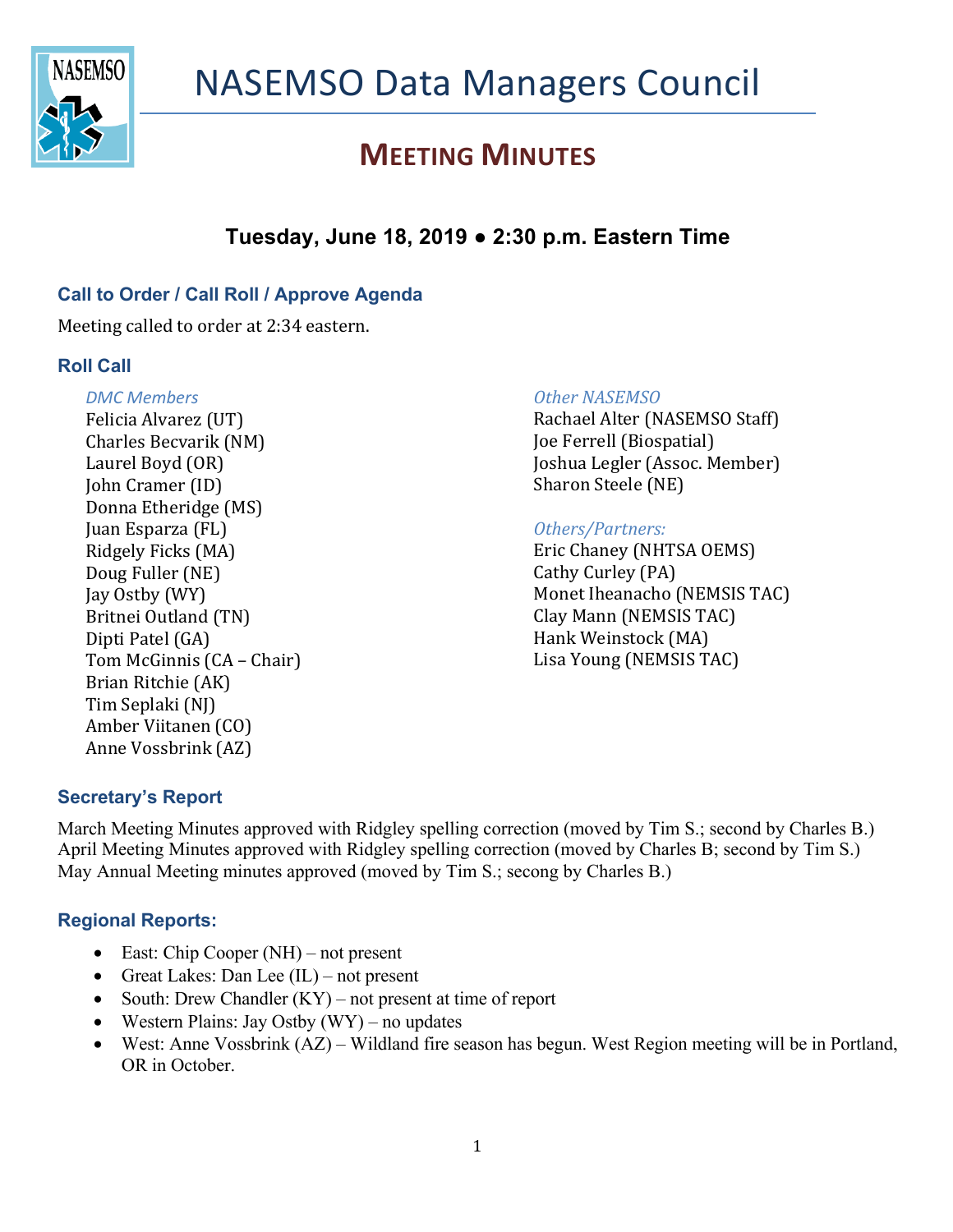

### **Council Project & Committee Representative Reports** *(as available)***:**

- NASEMSO Community Paramedicine/Mobile Integrated Health Committee Anne Vossbrink
	- o Ambualnce company in Minnesota helping volunteer agencies collect money and using an obscure law to go after tax returns for unpaid bils
	- o No call until July
- NASEMSO HITS Committee Tim Seplaki
	- o Nothing specific to data to report
- NASEMSO EMS Data Opioid Workgroup Tim Seplaki
	- o Has put together a proposal for Board approval asking to formalize an Opioid/SUD Task Force with the purpose to:
		- Address issues surrounding this epidemic; Provide a unified voice for the organization regarding "all things" related to the epidemic; Standardize data collection & analysis, address data issues, and promote data sharing across state boarders; Provide recommendations to the Association and its stakeholders; Provide a platform for multistate grant initiatives regarding the epidemic
	- o Reprensetation recommended:
		- § State EMS Directors; State Data Managers; State Medical Directors; Education; NEMSIS; NASEMSO
	- o NASEMSO has a great opportunity to take a more focused lead role in combating this, as well as other Substance Use Disorder (SUD) health epidemics, that EMS providers across the country are tasked with combating on the front lines every day
	- o This did not make it on the June Board agenda, so more to come

#### **Old Business**

• None

#### **New Business**

- DMC Strategic Direction
	- o Tom asked for the Council's thoughts on creating general goals for the Council. The Task Force that Tim mentioned could be a part of this. What can we achieve? Ideas:
	- o Pulling/looking at data in similar ways across multiple states; identify topic areas where we could have nationwide consistency in what we're looking at and how we're doing it (Amber). Charles and Laurel supported this idea.
		- Supporing health equity  $&$  inclusion think about from the data perpective. I.e., how well are race & ethnicity being populated? (Laurel)
		- Freate Extended Definitions document for Version  $3.5$  what does the Council see as potential problems; maybe can get ahead of the curve. Should be a dynamic document. (Jay)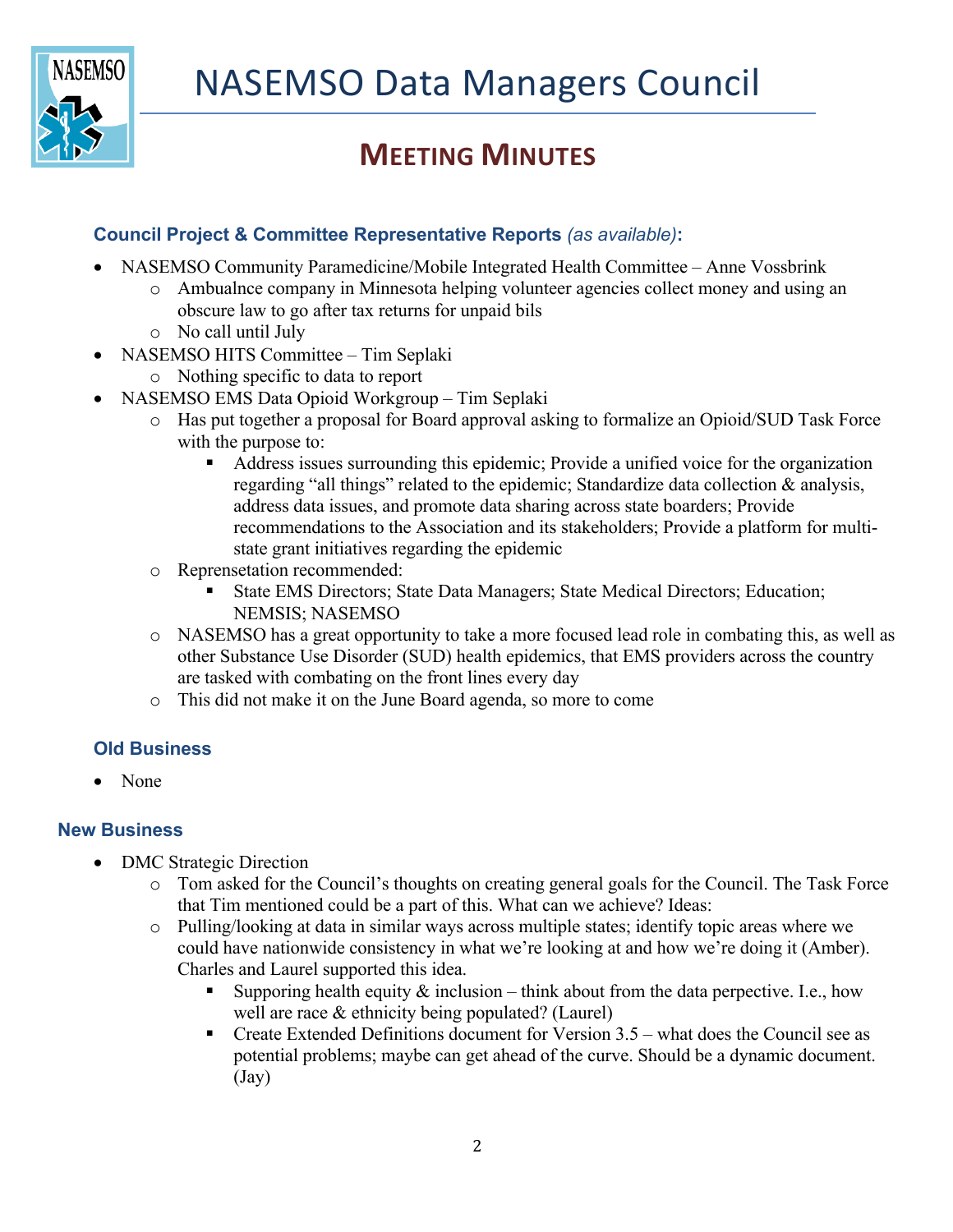

- Focus on overall more data out provides buy in when pitching ideas; need to show the value of EMS data by looking at shared projects; better dissemination. (Amber)
- § How can we link data dissemination to policy initiatives; policy vs what is happening on the ground; look for areas where EMS should drive policy. (Laurel)
- Find novel ideas to increase data quality. Finding that after reports are produced, people are coming back and saying "I did that, I just didn't record it." National ideas on ways to push data quality. (Anne) Amber & Ridgely support.
	- 1. If able to show people how the data is used and available (value), they may be more incentivized to will help with quality
	- 2. Think about giving Bureau Chiefs and State Administration a standard report that they can look at what is going on – unifies them and provides the same information across the board, and will help facilitate national discussions
- o Tom will take these ideas to draft up concepts to send out in a few weeks to focus next month's discussion.
- NEMSIS/EMS Data "101" Document
	- o Volunteers from the Annual Meeting will move this forward. Tom will start the communication with those that expressed interest, determine what is already out there, and look at next steps to move this forward.
	- o Additional interest: Anne & Ridgely
	- o Clay would appreciate that the TAC is involved (Julianne). TAC is putting together NEMSIS 101 Bootcamp so there will be documents that the group could start with.
- Opiate Funding Workgroup
	- o Will be a part of Tim's recommendation

### **Partner Reports**

### *NHTSA Office of EMS*

- Data Use Agreements: Eric thinks that there could be some updates made here; working with Clay and looking at other DUAs for language and formatting. (e.g., some are version specific, expiration dates included). More to come on updates to these.
- Cloud Transfer DOT contracted with Amazon and AWS to become the Federal Data Center for DOT; anything hosted outside of DOT will need to move to the federally approved AWS Cloud Services. NEMSIS is high on that list for moving. Implications for the users of NEMSIS – NHTSA will advise once the tranfer is outlined.
- RFI will be going out on NEMSIS. Contract with University of Utah expires in 2020. RFI is drafted and is working through the clearance process. Eric will let this group know as soon as it's ready for release. RFP is being drafted which will need to be modified due to the transfer to the AWS data center.
- ET3 NHTSA has met several times with different components/groups within the ET3 process; big interest in using NEMSIS data for various parts of this project. Looking at national provider ID number; working with both TAC and NREMT (NREMT already looking into this for REPLICA). No changes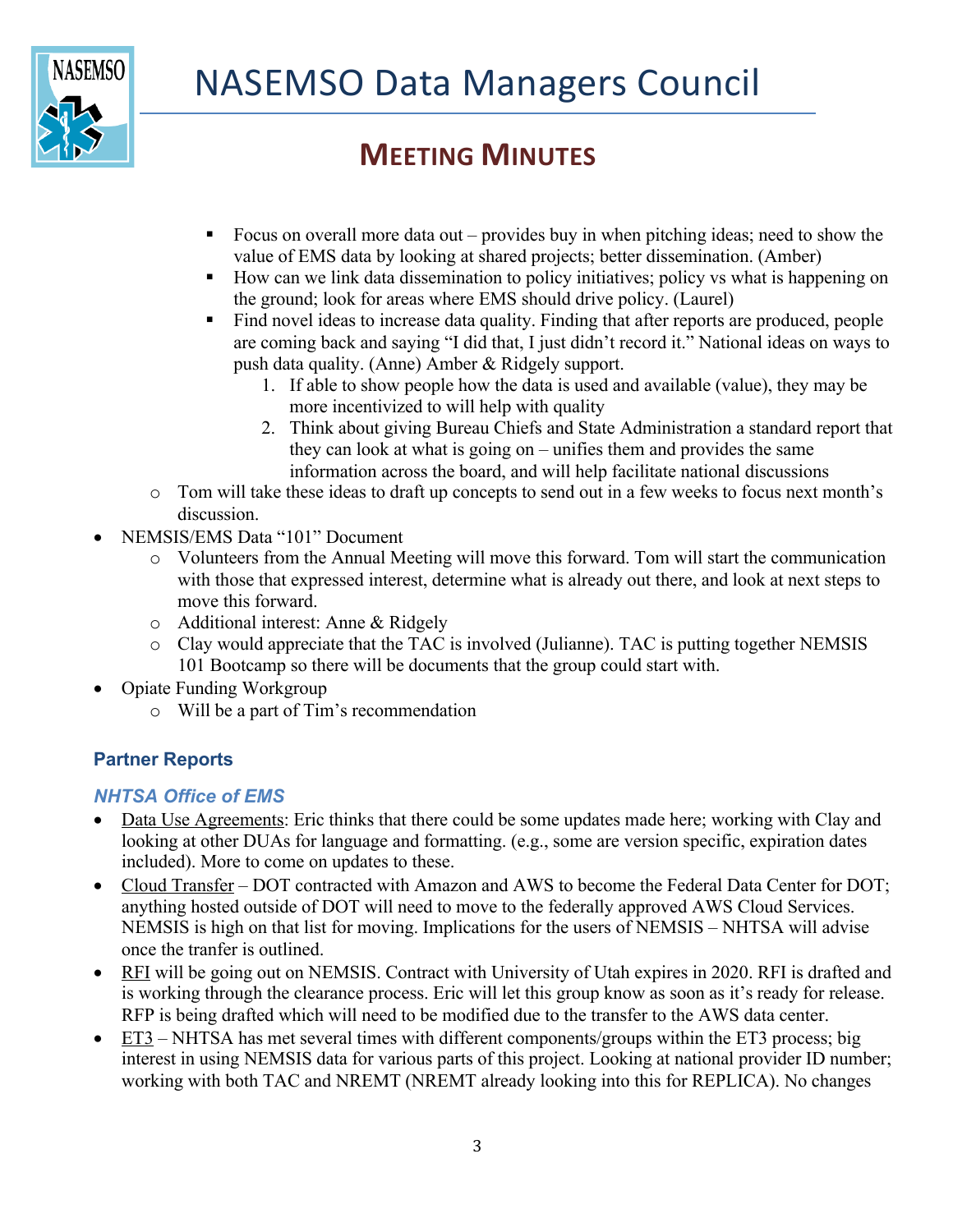

will be required at the state level. Can CNMI & NREMT work together to create a number schema for this? This is in the early stages, but needs to move quickly due to REPLICA needs.

### *NEMSIS TAC*

- Annual Meeting: Scheduled for August 12  $\&$  13. Agenda is online check in for updates. Bootcamp is Sunday afternoon. Day 1 Breakout sessions will have 2: one for vendors & one for data managers (agendas for each session TBD). Hoping by seaparing there will be valuable conversations. OEMS would also like to speak to the data managers candidly. Check site for updates; invitation letter included online.
- Candidate Release: Julianne (NEMSIS Data Promotion Officer) will be rolling out materials that relate to the candidate release. Includes: news release, PPT, and a flyer.
- Timelines. During the SLC meeting there was discussion on v3.3.4 closing which is causing frustration in some states (as they are working to get agencies from v3.3.4 to v3.4). OEMS is strongingly considering extending the timeline for v3.4, but not extending v3.3.4. Would still need discussion on how to manage future versions. Potential extensions could be either March 2021 or beginning of 2022.
	- $\circ$  Charles wondered about v3.5 technical issues extending it too far out. Clay indicated that they have overcome the technical difficulties to keep it open and have a valid and reliable process for v3.5.
	- o Have the vendors been brought into the loop? Have had preliminary discussions with a few, but will be part of next Wednesday's Implementation meeting discussion.
	- o Will keep the Council aware of any decisions made.
- 2018 Data Collection. Closing the 2018 data collection so TAC can clean and prepare the public release dataset; includes 25 million activations. For v3 TAC hopes that the data remains concurrent (considering web services and data flowing automatically). Hopeful that at the end of 2019 they can build that dataset in February 2020. Some data still trickling in for 2017 and 2018 – but hope that states can all be concurrent with data collection. If you are a state that can't, consider just moving to focus on 2019.
- Retesting & Compliance Schedule:
	- o Overall discussion on trying to help vendors improve implementation process or coding that is causing errors in data submitssion. TAC has been wrestling with how to help vendors with ths. TAC can be the enforcer as issues come up. This has been tough – as only option has been to revoke compliance, which can have backlash to states who mandate products. Still an option, but want to provide additional steps to encourage compliance.
		- $\blacksquare$  #1 Develop a table on the compliance page that lists bugs that have been reported; will indicate how quicly the company responded to the bug and whether it is resolved. Will also show who is up to date.
		- **EXECT**  $\sharp$  **2** Keep track of how often each of the vendors have representation on the implementation calls and the fall meeting. There is a lot of training and decisions that happen during that call – so important to know who is not attending (products tend to fall behind if they aren't participating).